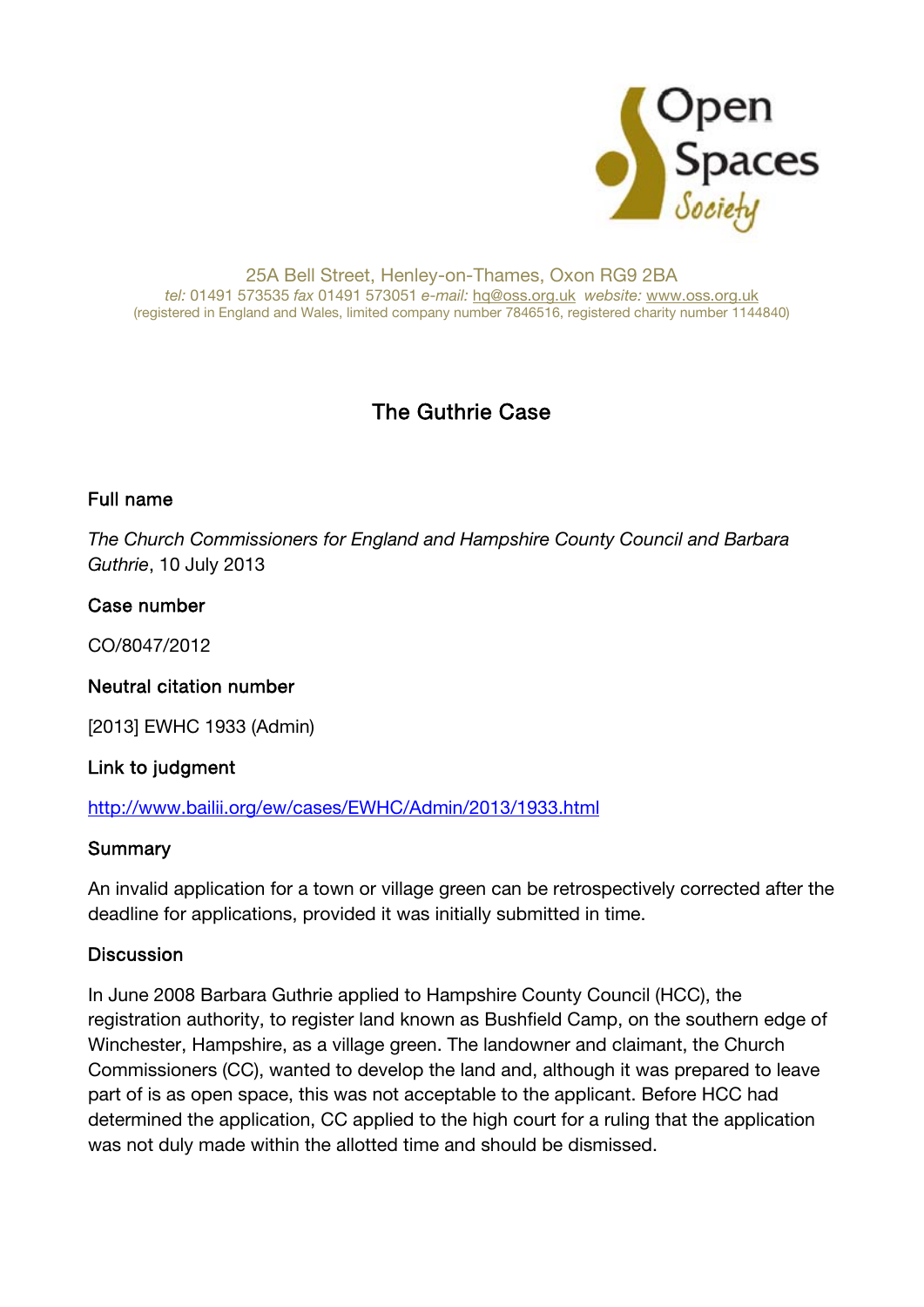The issue before the court was whether the application was made in time. Mrs Guthrie had asserted that there had been the necessary 20 years' use of the land as of right, and this was brought to an end when CC erected a fence during July 2003. Section 15(4) of the Commons Act 2006 (which applied to cases where use of the land had ceased before the commencement of the section on 6 April 2007) required any such application to be made within five years of the challenge to use of the land, ie by July 2008 in this case.

The application was made on 30 June 2008 but was not in order, and so was not 'duly made'.

Unfortunately HCC did not keep a copy when it returned the application to Mrs Guthrie requesting that it be put in order. However, its defects could be identified from a letter of 1 July 2008 sent to her by the defendants. There were two substantial deficiencies. The first was the applicant's failure to identify on the map the locality or neighbourhood to which the claimed green related. Secondly, the application contradicted separate information from Mrs Guthrie about an application for a public footpath in 2003 which stated that access to the land was prohibited in the spring of 2003 (in which case the green application would have been outside the five-year time limit for applications under section 15(4) of the 2006 act).

There was much correspondence between the applicant and HCC (which failed to give a deadline for the amendments to the application). Eventually, on 20 July 2009, 12 months after the five-year limitation period ended, HCC accepted that the application was duly made.

HCC decided to hold an inquiry, to be presided over by Mr Leslie Blohm QC. The claimant suggested that the question of whether the application complied with section 15(4) should be decided as a preliminary issue. After further delay, HCC agreed to this and instructed Mr Blohm who gave his opinion in May 2010. He concluded that the application had been correctly considered to meet the limitation provisions in section 15(4).

### **Conclusion**

Mr Justice Collins concluded: 'There is nothing in the wording of the regulations which requires me to decide that there could not be retrospective effect of a corrected application. It seems to me that provided that the landowner is notified that an application has been made, there is no unfairness. It must be borne in mind that many applications for town and village greens are made by interested persons acting without legal assistance and, since the rights sought will be for the benefit of the public, applications should not be defeated by technicalities'. Thus an application can be regarded as duly made on the date it was submitted, even if it subsequently is put into proper form. He dismissed the claim

CC argued that the period of time allowed by HCC was excessive and that the applicant took too long to do what was needed. However Mr Justice Collins said that if CC had pressed HCC for an earlier resolution and as a result Mrs Guthrie had been given shorter periods to act, different considerations would have applied.

CC has been granted leave to appeal and the case will be heard early next year.